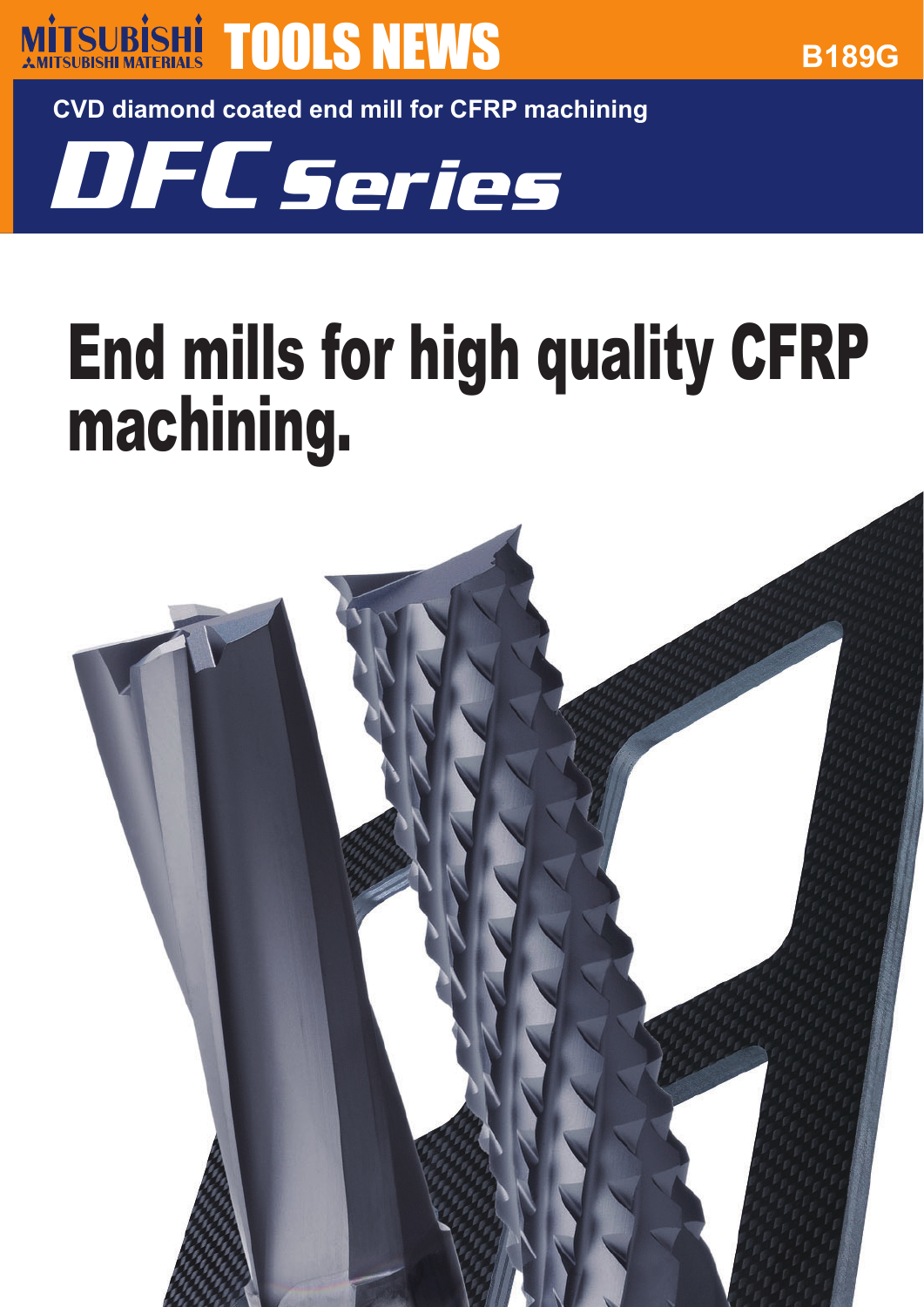CVD diamond coating with outstanding abrasion resistance and superior sharpness for high quality CFRP machining.

CVD diamond coated end mill for CFRP machining



# **Geometry for CFRP machining**

DFC-4JC

**For finishing (First recommendation)** The low resistance cutting edge with low helix angle reduces delamination and burrs when machining CFRP.





DFC-JRT **For efficient machining** The cross-nick type cutting edge allows high efficiency machining due to lower cutting resistance and reduced temperatures.

# **Proprietary CVD diamond coating**

**CVD diamond coating surface comparison** The newly developed CVD diamond coated carbide material achieves outstanding abrasion resistance and smoothness due to a proprietary fine multilayer diamond crystal control technology.



New coating grade



Conventional

| ●Tool life      |     |                                    |    |
|-----------------|-----|------------------------------------|----|
| Long tool life  |     |                                    |    |
|                 | 0.3 | $-$ DFC-4JC                        |    |
| Flank wear (mm) | 0.2 | Conventional                       |    |
|                 | 0.1 |                                    |    |
|                 | 0   | 10<br>5<br>0<br>Cutting length (m) | 15 |

|                        | End mill DFC4JCD1000 (ø10)                  |
|------------------------|---------------------------------------------|
|                        | Work material CFRP (Thick: 5.3mm)           |
|                        | Revolution 6400min <sup>-1</sup> (200m/min) |
|                        | Feed rate 800mm/min (0.03mm/tooth)          |
| Cutting fluid Air blow |                                             |

● Burr comparison

Excellent surface finish



DFC-4JC



End mill Work material Revolution Feed rate Cutting fluid DFC4JCD1000 (ø10) CFRP (Thick : 6mm) 6000min-1 (188m/min) 750mm/min (0.03mm/tooth) Air blow

Conventional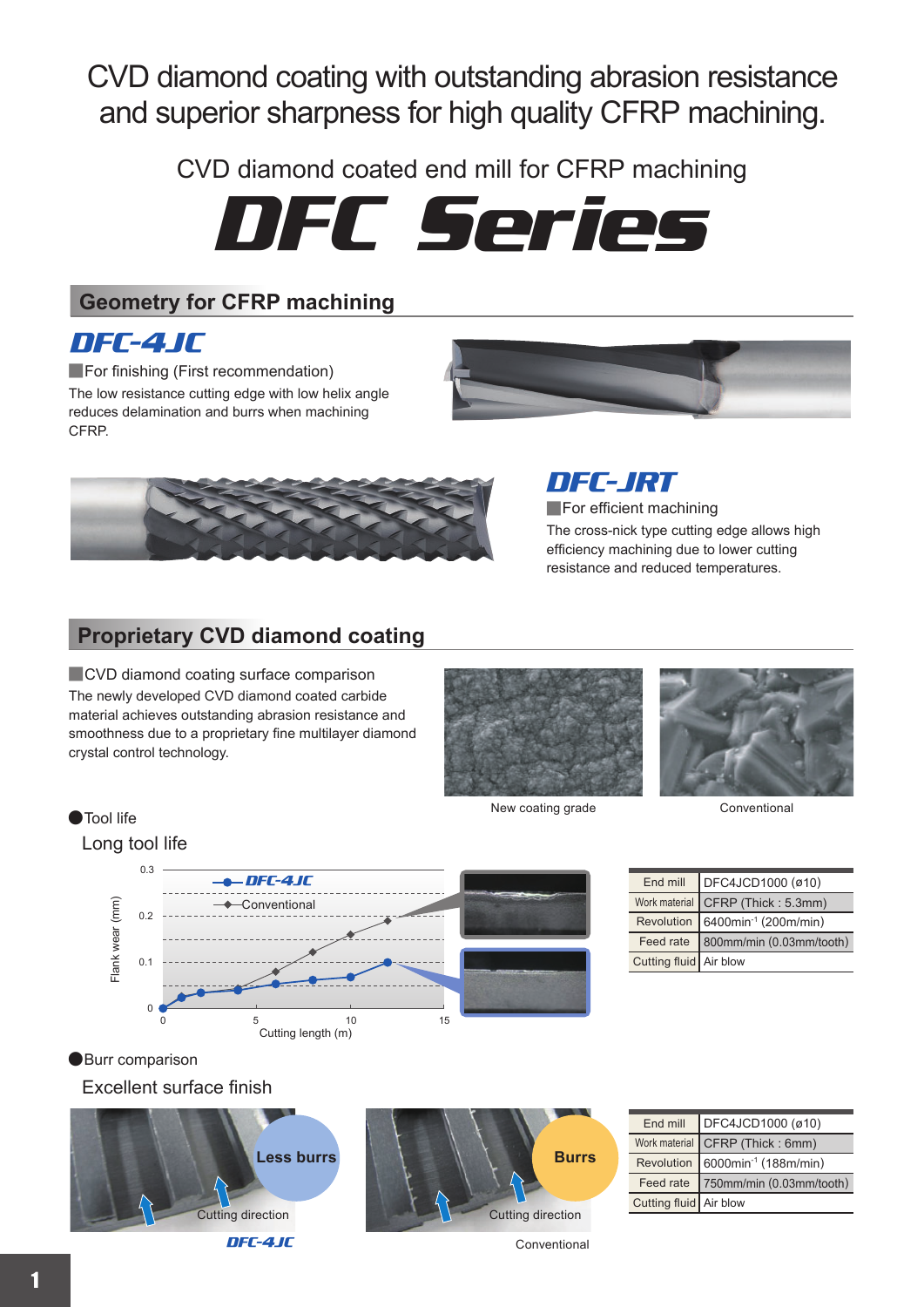

● 4 flute end mill with original CVD diamond coating for CFRP machining.

| machining.<br>Unit: $mm$ |                |                      |                       |                   |                      |           |             |
|--------------------------|----------------|----------------------|-----------------------|-------------------|----------------------|-----------|-------------|
| <b>Order Number</b>      | Dia.           | <b>Length of Cut</b> | <b>Overall Length</b> | <b>Shank Dia.</b> | I No. of I<br>Flutes | čK<br>Sto | <b>Type</b> |
|                          | D <sub>1</sub> | ap                   | L1                    | D <sub>4</sub>    | N                    |           |             |
| DFC4JCD0600              | 6              | 20                   | 70                    | 6                 | 4                    |           |             |
| <b>D0800</b>             | 8              | 30                   | 80                    | 8                 | 4                    |           |             |
| D <sub>1000</sub>        | 10             | 30                   | 90                    | 10                | 4                    |           |             |
| D1200                    | 12             | 30                   | 100                   | 12                | 4                    |           |             |

(Note) Please contact Mitsubishi Materials for geometries and through coolant types other than standard.

## **Recommended cutting conditions**

| Work material | <b>CFRP</b>                |                       |  |  |
|---------------|----------------------------|-----------------------|--|--|
| Dia.<br>(mm)  | Revolution<br>$(min^{-1})$ | Feed rate<br>(mm/min) |  |  |
| 6             | 11000                      | 950                   |  |  |
| 8             | 8000                       | 780                   |  |  |
| 10            | 6400                       | 700                   |  |  |
| 12            | 5300                       | 650                   |  |  |

1) Cutting conditions may differ considerably due to the kind of CFRP, the rigidity of the machine, or the clamping and geometry of the workpiece. Please use the above table as a standard starting point.

2) When high machining accuracy is needed, or large burss or delamination occurs. We recommend reducing the feed rate.

3) When the depth of cut is greater than 0.8D1, we recommend reducing the feed rate.

4) Please take precautions against dust.